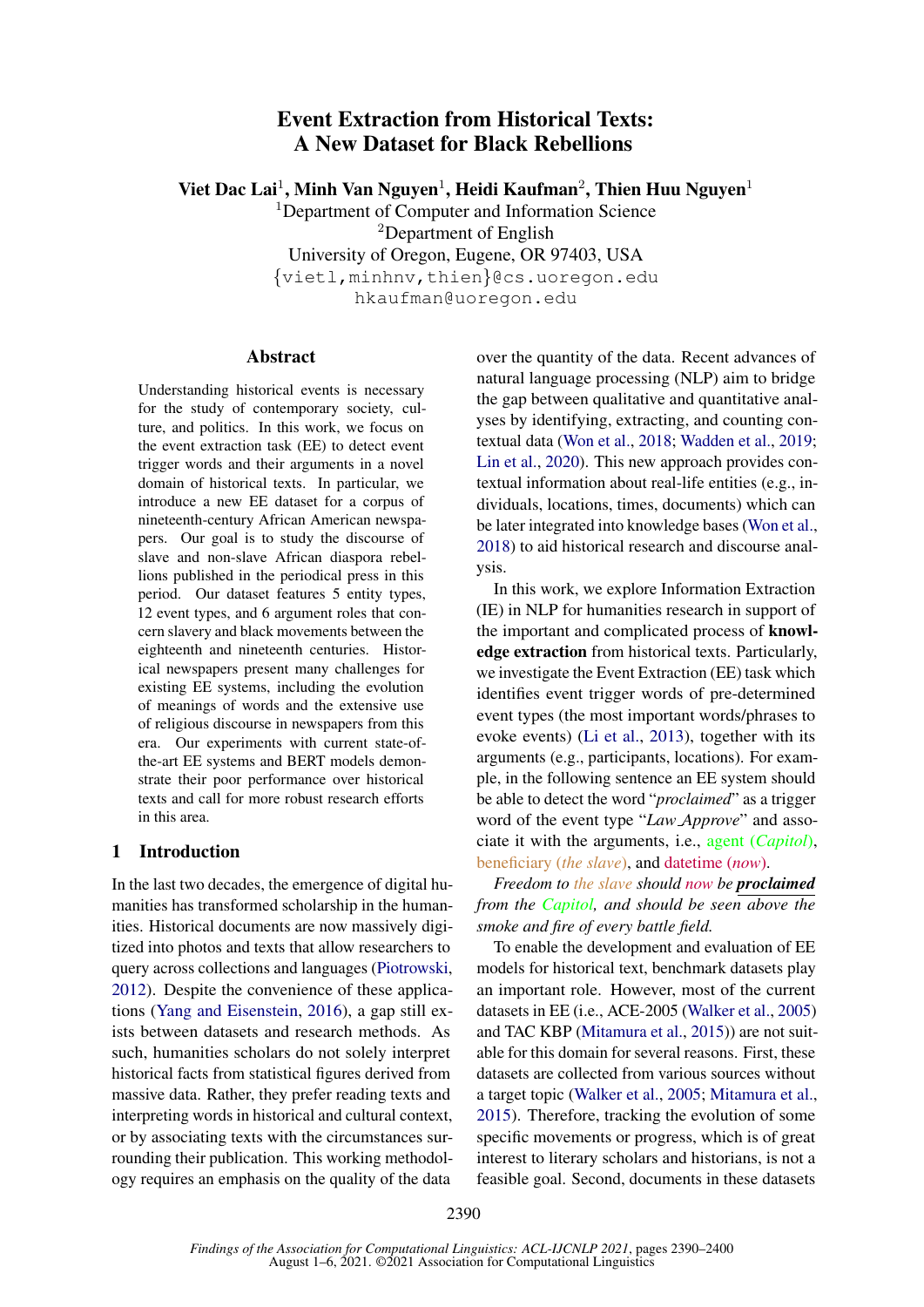are derived from recent articles and documents in which the use of words in the text differ from their uses in the past. For example, some words obtain new semantics over time, and the dominance of religion in the past led to extensive use of religionrelated words and figurative language in historical publications. Last but not least, existing EE datasets mostly concern events in common human life, such as giving birth, transportation, and crimes. These events might not relate to the subjects literary scholars and historians want to study.

To redress this problem, we introduce a novel EE dataset for historical texts, called BRAD, focusing on Black Rebellions in African Diaspora (i.e., African American population). BRAD's documents are selected by a humanities expert and are annotated by EE experts for 5 entity types, 12 event types, and 6 argument roles. Finally, we evaluate the state-of-the-art EE models on BRAD. Our experiments show that the performance for historical texts of current EE models is significantly poorer than those for modern texts, necessitating further research into this area. We will also release our dataset and code to facilitate future research.

#### 2 Data Collection and Annotation

In this project we use documents from the African American newspaper corpus. These documents involve news articles derived from nineteenth-century African American periodicals<sup>[1](#page-1-0)</sup> published from 1827 to 1909.

To create an EE dataset, we first designed a set of event types and annotation guidelines, consulting our humanities expert who specializes in nineteenth-century literature. In particular, we focus on the four most important events for Black rebellions presented in our corpus, including Humanity: a humanity event concerns a violation or facilitation of basic human rights (e.g. living, freedom, property); Law: a law event characterizes an introduction, approval or appeal of a law; Conflict: a conflict event represents an act of violence; it includes the initialization, development, and consequences of a violent act; and Justice: a justice event captures an act of punishment of the government to the people who violate a law. These four events are further expanded into 12 event sub-types. Tables [7](#page-7-0) and [8](#page-8-0) present event types along with their descriptions and examples in BRAD. To capture

arguments for such events, we introduce five entity types (i.e., Person, Organization, Geographical-Political Entities, Time, and Document). The first four entity types follow the definition in the ACE 2005 guideline [\(Walker et al.,](#page-6-4) [2005\)](#page-6-4) while the Document type represents government documents (e.g., Slavery Act) used in events. Finally, we define six argument roles that such entity types can play in our events, including Time, Location, Agent, Patient, Object, and Beneficiary. Tables [9](#page-9-0) and [10](#page-10-0) provide more descriptions and examples of these argument roles for each event type.

The African American corpus is a large corpus of 177,582 articles. We thus select documents that are relevant to our focused topic of Black diaspora rebellions. First, automatic selection is done by keyword matching to identify documents related to slavery and insurrection. As such, our humanities expert defined a set of keywords for the topic of rebellion. In the nineteenth century this cluster of words were used interchangeably to describe African diaspora rebellion events (e.g., "*rebel*", "*revolt*", "*strike*", "*insurrection*"). We used the Stanford CoreNLP toolkit to split and tokenize documents into sentences and words. Next, for each document in the corpus, we counted the number of words in the document that appears in the designated keyword set (called matching rate). The top 1000 documents with the highest matching rates are selected for further consideration. In the second step, the humanities expert examined the 1000 documents to identify relevant documents for Black rebellions, leading to the selection of 151 documents used for the EE annotation.

In the next step we recruited two graduate students to annotate the selected documents for EE. Each student was independently trained on the annotation guideline and performed a group of exercises to better recognize events and entities. The students annotated the 151 documents for entity mentions and event triggers, achieving Cohen's Kappa scores of 0.81 and 0.82 respectively. Note that these scores are very close to the near-perfect agreement range of [0.81, 0.99]. To further improve the quality of the dataset, our humanities expert will resolve the annotation conflicts that arise between the two students, leading to the final annotation version of entity mentions and event triggers in the 151 documents. In the next step, given the reconciled entity mention and event trigger annotation, the two students continue to annotate event

<span id="page-1-0"></span><sup>&</sup>lt;sup>1</sup>Douglass Monthly, The Frederick Douglass Paper, Freedom Journals, The Christian Recorder, The Colored American.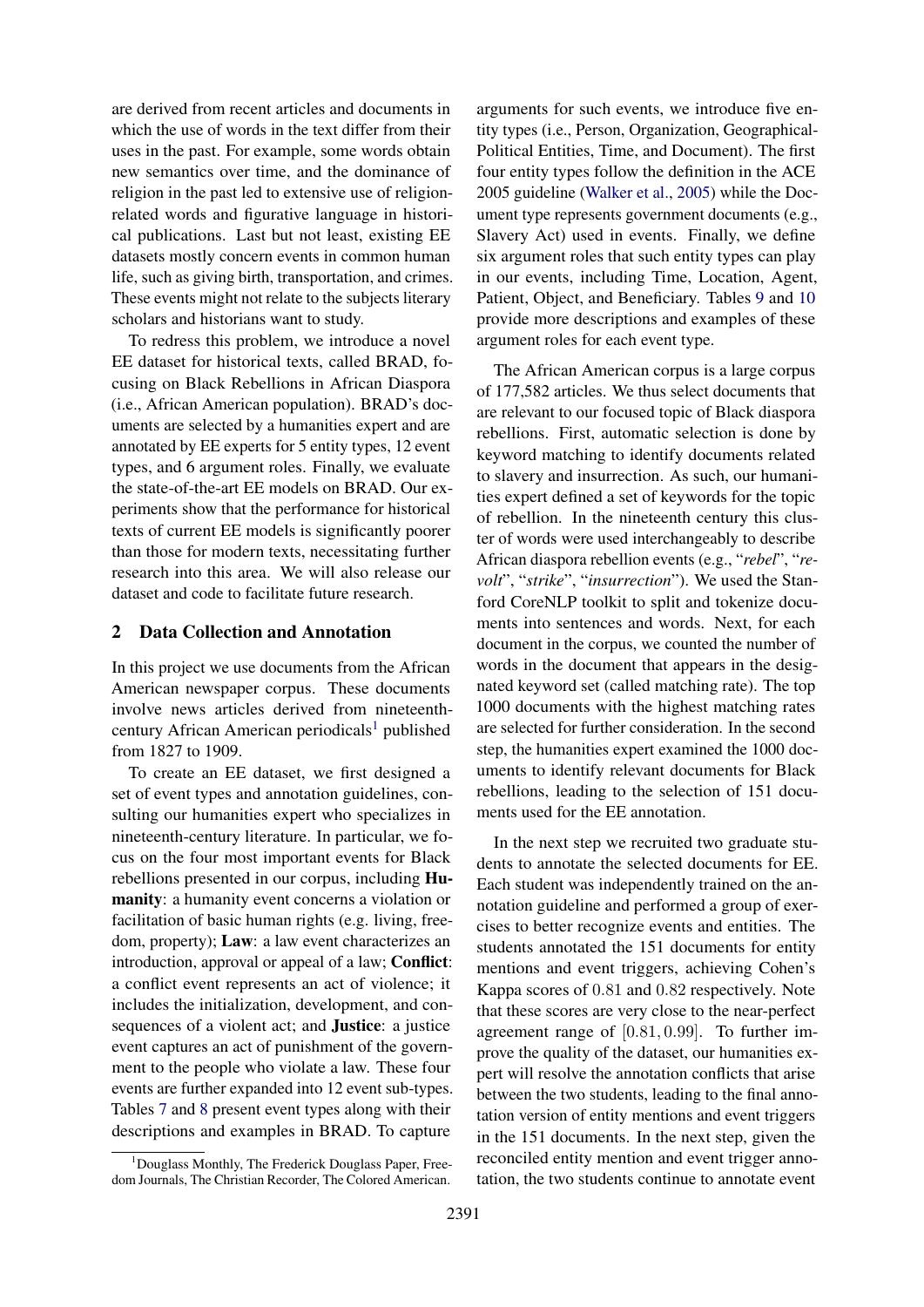arguments for the event triggers. Our evaluation shows a Cohen's Kappa score of 0.75 that indicates a strong agreement between the two annotators. Also, the lower agreement score for event arguments suggests that event argument annotation is more ambiguous than those for entity mentions and event triggers. Finally, our domain expert was consulted to resolve any conflicts in event argument annotation, producing the final version of our BRAD dataset with the 151 documents. To facilitate the development of EE models, we then split BRAD into three portions for training, development, and test data with 101, 25, and 25 documents, respectively. Table [1](#page-2-0) presents the statistics while Table [2](#page-2-1) and [3](#page-2-2) presents the frequencies of event and entity types in our BRAD dataset.

<span id="page-2-0"></span>

|                 | <b>Train</b> | Dev    | <b>Test</b> | Total   |
|-----------------|--------------|--------|-------------|---------|
| #document       | 101          | 25     | 25          | 151     |
| #sentence       | 3.847        | 925    | 866         | 5638    |
| #token          | 117,278      | 27,860 | 26,920      | 172,058 |
| #event trigger  | 2,720        | 606    | 933         | 4,259   |
| #entity mention | 14,389       | 3.287  | 3.749       | 21,425  |
| #event argument | 6,057        | 1,219  | 2,570       | 9.846   |

<span id="page-2-1"></span>Table 1: Statistics of the BRAD dataset.

| <b>Event Type</b>       | #Event |
|-------------------------|--------|
| Conflict Attack         | 1,628  |
| Conflict Other          | 971    |
| Humanity_Deprive        | 577    |
| Humanity_Endow          | 376    |
| Conflict_Injure         | 153    |
| Law_Approve             | 145    |
| Law_Repeal              | 141    |
| Law_Propose             | 108    |
| Justice Arrest-Jail     | 78     |
| <b>Conflict Protest</b> | 42     |
| <b>Justice Execute</b>  | 26     |
| Justice Sentence        | 14     |

Table 2: Distribution of event types in BRAD.

Annotation Challenges: During the EE annotation process of historical texts, we found several noteworthy challenges regarding the ability to achieve interpretive consensus of the texts.

First, for the domain expertise, we find that the use and meaning of words evolves over time and across geographical regions, potentially introducing new meanings or making one meaning more popular than the others. Language is always in perpetual flux. As such, understanding texts from the past requires analysis of the context in which texts were written. In order to be effective, the annotations must be attentive to these contexts. For ex-

<span id="page-2-2"></span>

| <b>Entity Type</b>        | #Entity |
|---------------------------|---------|
| PERSON (PER)              | 12,599  |
| ORGANIZATION (ORG)        | 3,836   |
| <b>GEOPOLITICAL (GPE)</b> | 2,873   |
| DOCUMENT (DOC)            | 1,121   |
| DATETIME (TIME)           | 996     |

Table 3: Distribution of entity types in BRAD.

ample, in the following sentence, "*Congress*" and "*her*" are two mentions of the *USS Congress* battleship launched by the United State Navy in 1841. Without historical knowledge, our current perception might interpret "*Congress*" as the legislative branch of the United States. In fact, the second clause mentions the wooden hull that helps to clarify it as the battleship that sunk in 1862 during the US Civil War. Such misinterpretation might lead to incorrect annotations and analyses.

"*The Congress was visited and received the shots and shells in all part of her wooden hull*".

Second, we find that annotation disagreements are more likely to occur in the interpretation of event triggers. In BRAD, we allow event triggers to involve multiple words that cause span mismatches between annotations for some confusing cases (e.g., annotating the whole phrase "*make the black man equal*" as an event trigger or annotating "*make*" and "*equal*" as two separate triggers). Another form of popular disagreement involves mismatches on event types. Consider the following sentence as an example:

"*Believing his life to be in danger, Patmon stepped back, drew his revolver, and told the fellow to surrender, or he would shoot him .*"

Two annotators agree that the word "*shoot*" is an event trigger. However, one annotator considers this as an event of type *Conflict Attack* as it is a part of the conflict between the overseer ("*Patmon*") and the slave ("*fellow*", "*him*"); the other annotator, on the other hand, treats "*shoot*" as a *Humanity Deprive* event as the overseer is threatening to kill the slave (i.e., taking the right to life).

Data Analysis: To illustrate the ambiguity in BRAD, Table [4](#page-3-0) shows five words with the highest frequency as event triggers (i.e., Event Count), along with the percentage of times these words are labeled as event triggers in the dataset (i.e., Event Rate) [\(Sims et al.,](#page-6-5) [2019\)](#page-6-5). This table demonstrates the likelihood that words with the highest event counts might not be annotated as event triggers in BRAD, thereby necessitating EE models to find a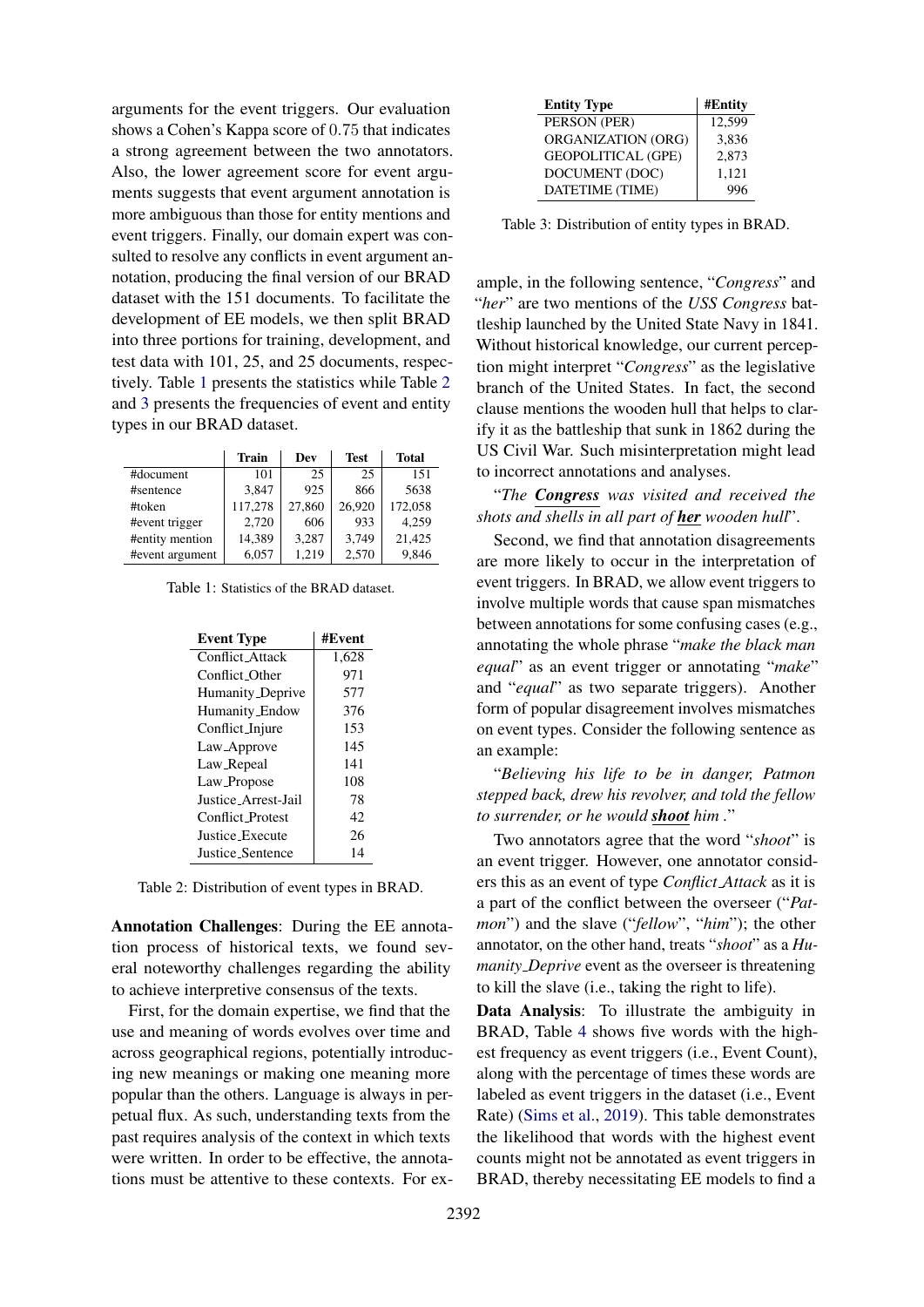<span id="page-3-0"></span>

| Word         | #Event | <b>Event Rate</b> |
|--------------|--------|-------------------|
| war          | 183    | 23.5%             |
| rebellion    | 112    | 47.3%             |
| insurrection | 66     | 78.6%             |
| revolt       | 77     | 60.2%             |
| emancipation | 58     | 82.9%             |
| take         | 64     | 32.3%             |
| put          | 35     | 47.3%             |
| send         | 25     | 45.5%             |

Table 4: Event rates of the words with the highest event counts in BRAD.

|           | <b>ACE 2005</b> | <b>BRAD</b> |
|-----------|-----------------|-------------|
| god       | 4.5%            | 17.5%       |
| lord      | 0.3%            | 8.7%        |
| heaven    | 0.7%            | 8.7%        |
| mighty    | 0.2%            | 8.7%        |
| sacred    | 0.2%            | 9.5%        |
| curse     | 0.5%            | 5.6%        |
| christian | 1.7%            | 18.3%       |

Table 5: Percentages of documents containing religionrelated words in BRAD and ACE 2005.

method of effectively capturing context in order to perform correct predictions.

Moreover, we find extensive use of religionrelated words in BRAD compared to existing EE datasets. For example, considering the words "*lord*", "*heaven*", and "*christian*", the percentages of documents in ACE 2005 containing these words are only 0.3%, 0.7%, and 1.7% while those percentages for BRAD are 8.7%, 8.7%, and 18.3% respectively. Such language difference suggests the potential need to adapt existing language models to better capture the nature of historical texts which, in turn, will facilitate a more accurate performance of EE.

# 3 Experiment

There are three major EE tasks that BRAD supports for historical texts, including entity mention detection (EMD), event trigger detection (ED), and event argument extraction (EAE). This section aims to reveal the complexity of the EE tasks in BRAD by evaluating the performance of existing state-of-theart models for EE on this dataset. In particular, we focus on the following state-of-the-art models for EE that leverage the pre-trained language model BERT [\(Devlin et al.,](#page-5-3) [2019\)](#page-5-3) for the text encoding and jointly perform predictions for all EE tasks in an end-to-end fashion (i.e., joint inference):

DyGIE++ [\(Wadden et al.,](#page-6-3) [2019\)](#page-6-3): This model utilizes dynamic span graphs to exploit long-range

cross-sentence relationships for span representation propagation for joint IE.

OneIE [\(Lin et al.,](#page-5-0) [2020\)](#page-5-0): This model first identifies spans of entity mentions and event triggers. The detected spans are then paired to jointly predict entity types, event types, relations, and argument roles for IE. Global features are used to capture cross-task and cross-instance dependencies and are employed in the decoding phase with beam searches to improve extraction performance.

As such, we adapt the official implementations of such models from their original papers for our EE task in BRAD by ignoring the relation extraction task and re-tuning them on the BRAD development set. For both models, we employ the pretrained BERT model (i.e., the bert-base-cased version) to encode input texts. Besides, motivated by the language difference between historical and modern texts, we further explore a variant of the BERT model by fine-tuning it on the African American corpus via the masked language modeling task [\(Devlin et al.,](#page-5-3) [2019\)](#page-5-3). Note that we exclude the 151 documents of BRAD in this fine-tuning process. This fine-tuned BERT model will also be fed into DyGIE++ and OneIE to perform EE in BRAD.

Result: Table [6](#page-4-0) reports the performance of the models on the test set of BRAD over five subtasks: Entity Mention Detection (Entity), Event Trigger Identification, i.e., not concerning event types (Trig-I), Event Trigger Classification (Trig-C), Event Argument Identification, i.e., not concerning argument roles (Arg-I), and Event Argument Classification (Arg-C). For comparison, we also include the original performance of the models on the popular EE dataset ACE 2005. There are three major observations from the table. First, the performance of current EE models on BRAD is significantly and substantially worse than those on ACE across different tasks. It thus suggests that EE for historical texts in BRAD is a challenging task and more research effort is necessary to boost the EE performance for this domain. Second, comparing the performance of the models with different versions of BERT (i.e., original vs fine-tuned), it is clear that fine-tuning BERT on historical texts is beneficial for improving the performance of EE models on BRAD (especially for OneIE where the improvement is consistent across different EE subtasks with large margins). This observation suggests that pre-training BERT on modern texts is unable to capture the nuance of language use in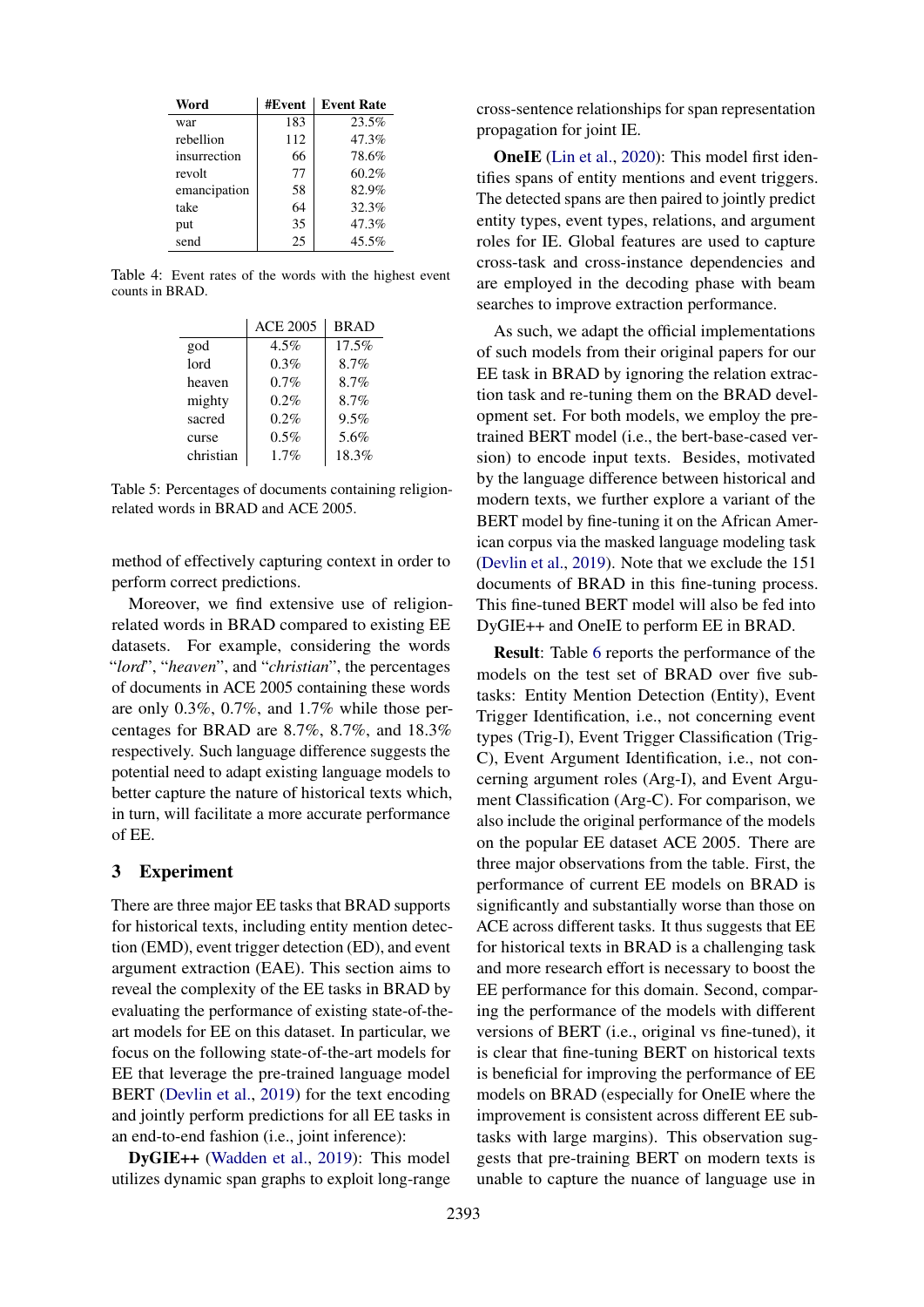<span id="page-4-0"></span>

| Task   | Model     | <b>ACE</b> | <b>BRAD</b> |      |      | $BRAD^{\#}$ |      |      |
|--------|-----------|------------|-------------|------|------|-------------|------|------|
|        |           | F1         | P           | R    | F1   | P           | R    | F1   |
| Entity | $DyGIE++$ | 90.7       | 85.6        | 75.9 | 80.5 | 84.3        | 78.6 | 81.4 |
|        | OneIE     | 90.3       | 85.4        | 77.0 | 81.0 | 85.0        | 79.4 | 82.1 |
| Trig-I | $DyGIE++$ | 76.5       | 81.5        | 50.1 | 62.0 | 77.4        | 56.9 | 65.6 |
|        | OneIE     | 78.6       | 80.9        | 47.0 | 59.4 | 80.8        | 52.9 | 63.9 |
| Trig-C | $DyGIE++$ | 73.6       | 62.7        | 38.5 | 47.7 | 61.6        | 40.6 | 49.0 |
|        | OneIE     | 75.2       | 63.5        | 36.9 | 46.7 | 64.9        | 42.2 | 51.2 |
| Arg-I  | $DyGIE++$ | 55.4       | 55.5        | 28.0 | 37.2 | 47.8        | 28.6 | 35.8 |
|        | OneIE     | 60.7       | 57.7        | 33.9 | 42.7 | 58.9        | 40.4 | 47.9 |
| Arg-C  | $DyGIE++$ | 52.5       | 48.8        | 24.6 | 32.7 | 42.5        | 25.4 | 31.8 |
|        | OneIE     | 58.6       | 49.6        | 29.1 | 36.7 | 52.1        | 31.6 | 39.4 |

Table 6: The performance of models on the test sets of BRAD and ACE 2005. The BRAD<sup>#</sup> columns report the performance with BERT fine-tuned on the African American corpus.

history, thus impairing the models and requiring appropriate adaptation to boost the EE performance. Finally, we note that the human performance (F1 scores) for Entity, Trig-C, and Arg-C on BRAD are 95.43, 88.3, and 79.8 respectively. The large performance gaps between human and current EE systems thus presents many research opportunities for future work on BRAD.

### 4 Related work

Prior work in NLP for historical texts has mainly focused on spelling and text normalization [\(Pet](#page-6-6)[tersson et al.,](#page-6-6) [2014;](#page-6-6) [Bollmann et al.,](#page-5-4) [2017;](#page-5-4) [Flachs](#page-5-5) [et al.,](#page-5-5) [2019\)](#page-5-5). Recently, some studies have undertaken research on historical texts with NLP tasks such as POS tagging [\(Yang and Eisenstein,](#page-6-1) [2016\)](#page-6-1) and information extraction [\(Pettersson et al.,](#page-5-6) [2016\)](#page-5-6). However, none of this work has explored EE.

EE is an active research area due to the availability of EE datasets e.g., for general [\(Walker et al.,](#page-6-4) [2005;](#page-6-4) [Mitamura et al.,](#page-5-2) [2015\)](#page-5-2) and biomedical [\(Kim](#page-5-7) [et al.,](#page-5-7) [2011\)](#page-5-7) domains. Most of prior studies focus on in-domain EE [\(Ahn,](#page-5-8) [2006;](#page-5-8) [Li et al.,](#page-5-1) [2013;](#page-5-1) [Nguyen and Grishman,](#page-5-9) [2015;](#page-5-9) [Chen et al.,](#page-5-10) [2015;](#page-5-10) [Nguyen et al.,](#page-5-11) [2016;](#page-5-11) [Yang et al.,](#page-6-7) [2019;](#page-6-7) [Wadden](#page-6-3) [et al.,](#page-6-3) [2019;](#page-6-3) [Lai et al.,](#page-5-12) [2020c;](#page-5-12) [Nguyen et al.,](#page-5-13) [2021\)](#page-5-13). Some recent studies in EE have also addressed extensible learning settings for EE to new event types, e.g. zero-shot learning [\(Huang et al.,](#page-5-14) [2018\)](#page-5-14), fewshot learning [\(Lai et al.,](#page-5-15) [2020a](#page-5-15)[,b\)](#page-5-16), or new domains (Naik and Rosé, [2020\)](#page-5-17). The closet works to ours involve recent efforts to create new datasets for EE [\(Satyapanich et al.,](#page-6-8) [2020;](#page-6-8) [Ebner et al.,](#page-5-18) [2020;](#page-5-18) [Wang](#page-6-9) [et al.,](#page-6-9) [2020;](#page-6-9) [Trong et al.,](#page-6-10) [2020;](#page-6-10) [Le and Nguyen,](#page-5-19) [2021\)](#page-5-19). However, these works do not consider historical texts as we do.

#### 5 Acknowledgement

This work is supported by an I3 grant from the University of Oregon Provost's Office (Incubating Interdisciplinary Initiatives) and the Army Research Office (ARO) grant W911NF-21-1-0112. This research is also based upon work supported by the Office of the Director of National Intelligence (ODNI), Intelligence Advanced Research Projects Activity (IARPA), via IARPA Contract No. 2019- 19051600006 under the Better Extraction from Text Towards Enhanced Retrieval (BETTER) Program. The views and conclusions contained herein are those of the authors and should not be interpreted as necessarily representing the official policies, either expressed or implied, of ARO, ODNI, IARPA, the Department of Defense, or the U.S. Government. The U.S. Government is authorized to reproduce and distribute reprints for governmental purposes notwithstanding any copyright annotation therein. This document does not contain technology or technical data controlled under either the U.S. International Traffic in Arms Regulations or the U.S. Export Administration Regulations.

#### 6 Conclusion

We present BRAD, a new dataset for EE on historical texts that focuses on Black rebellions in the American Africa corpus. Our experiments demonstrate the poor performance of current models for EE on BRAD compared to those on modern texts, thus creating room for future research on EE for historical texts. We also illustrate one approach to improve current EE systems for historical texts via fine-tuning existing pre-trained language models. In the future, we plan to enlarge our datasets with more annotated documents and event types.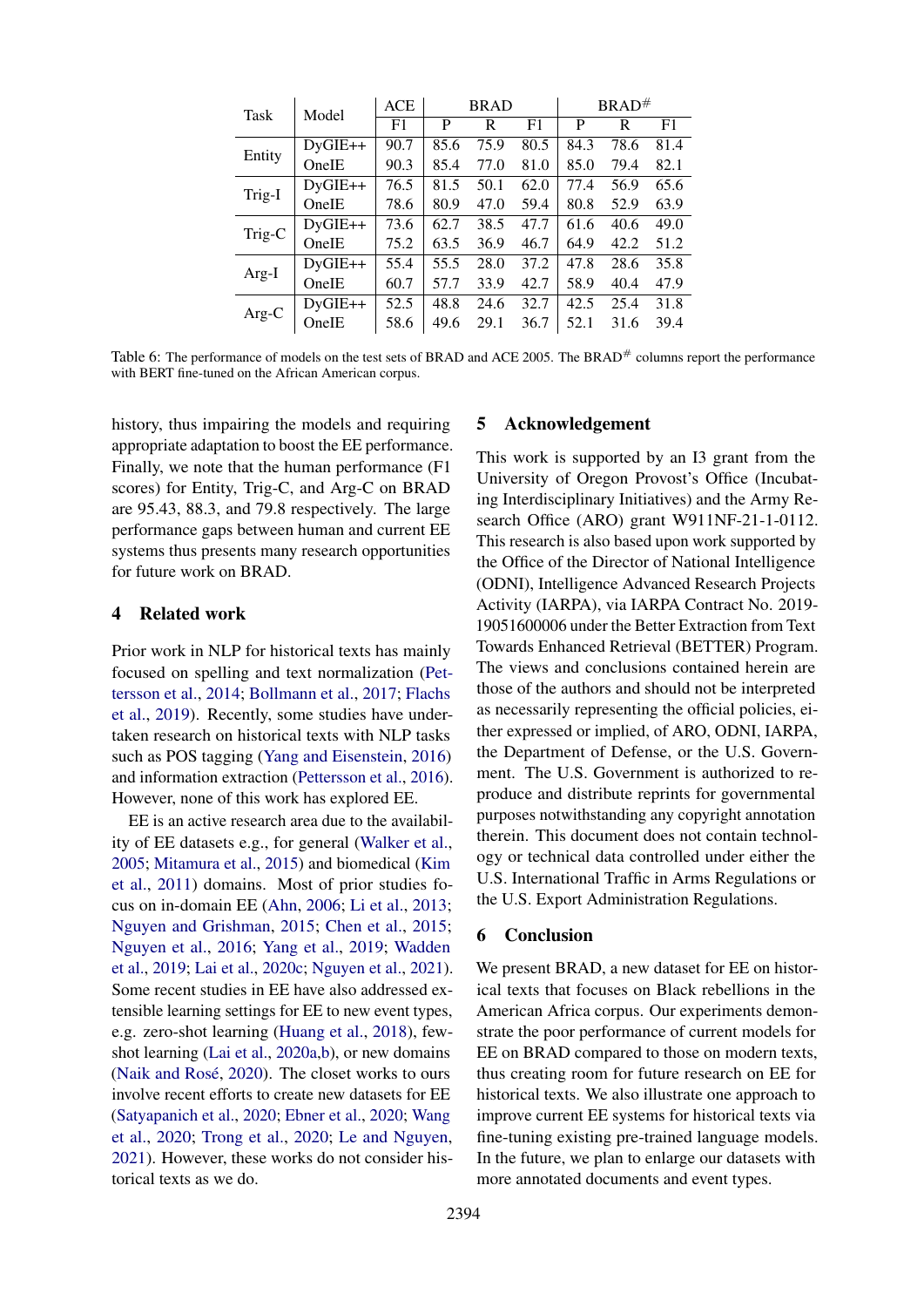#### References

- <span id="page-5-8"></span>David Ahn. 2006. The stages of event extraction. In *Proceedings of the Workshop on Annotating and Reasoning about Time and Events*.
- <span id="page-5-4"></span>Marcel Bollmann, Joachim Bingel, and Anders Søgaard. 2017. Learning attention for historical text normalization by learning to pronounce. In *Proceedings of the 55th Annual Meeting of the Association for Computational Linguistics (ACL)*.
- <span id="page-5-10"></span>Yubo Chen, Liheng Xu, Kang Liu, Daojian Zeng, and Jun Zhao. 2015. Event extraction via dynamic multipooling convolutional neural networks. In *Proceedings of the 53rd Annual Meeting of the Association for Computational Linguistics and the 7th International Joint Conference on Natural Language Processing (ACL-IJCNLP)*.
- <span id="page-5-3"></span>Jacob Devlin, Ming-Wei Chang, Kenton Lee, and Kristina Toutanova. 2019. BERT: Pre-training of deep bidirectional transformers for language understanding. *Proceedings of the 2019 Conference of the North American Chapter of the Association for Computational Linguistics: Human Language Technologies (NAACL-HLT)*.
- <span id="page-5-18"></span>Seth Ebner, Patrick Xia, Ryan Culkin, Kyle Rawlins, and Benjamin Van Durme. 2020. Multi-sentence argument linking. In *Proceedings of the 58th Annual Meeting of the Association for Computational Linguistics (ACL)*.
- <span id="page-5-5"></span>Simon Flachs, Marcel Bollmann, and Anders Søgaard. 2019. Historical text normalization with delayed rewards. In *Proceedings of the 57th Annual Meeting of the Association for Computational Linguistics (ACL)*.
- <span id="page-5-14"></span>Lifu Huang, Heng Ji, Kyunghyun Cho, and Clare R Voss. 2018. Zero-shot transfer learning for event extraction. In *Proceedings of the 56th Annual Meeting of the Association for Computational Linguistics (ACL)*.
- <span id="page-5-7"></span>Jin-Dong Kim, Tomoko Ohta, Sampo Pyysalo, Yoshinobu Kano, and Jun'ichi Tsujii. 2011. Extracting bio-molecular events from literature—the bionlp'09 shared task. *Computational Intelligence*, 27(4):513– 540.
- <span id="page-5-15"></span>Viet Dac Lai, Franck Dernoncourt, and Thien Huu Nguyen. 2020a. Exploiting the matching information in the support set for few shot event classification. In *Proceedings of the 24th Pacific-Asia Conference on Knowledge Discovery and Data Mining (PAKDD)*.
- <span id="page-5-16"></span>Viet Dac Lai, Thien Huu Nguyen, and Frank Dernoncourt. 2020b. Extensively matching for few-shot learning event detection. In *Proceedings of the First Joint Workshop on Narrative Understanding, Storylines, and Events*.
- <span id="page-5-12"></span>Viet Dac Lai, Tuan Ngo Nguyen, and Thien Huu Nguyen. 2020c. Event detection: Gate diversity and syntactic importance scores for graph convolution neural networks. In *Proceedings of the 2020 Conference on Empirical Methods in Natural Language Processing (EMNLP)*.
- <span id="page-5-19"></span>Duong Le and Thien Huu Nguyen. 2021. Fine-grained event trigger detection. In *Proceedings of the 16th Conference of the European Chapter of the Association for Computational Linguistics (EACL)*.
- <span id="page-5-1"></span>Qi Li, Heng Ji, and Liang Huang. 2013. Joint event extraction via structured prediction with global features. In *Proceedings of the 51st Annual Meeting of the Association for Computational Linguistics (ACL)*.
- <span id="page-5-0"></span>Ying Lin, Heng Ji, Fei Huang, and Lingfei Wu. 2020. A joint neural model for information extraction with global features. In *Proceedings of the 58th Annual Meeting of the Association for Computational Linguistics (ACL)*.
- <span id="page-5-2"></span>Teruko Mitamura, Zhengzhong Liu, and Eduard H Hovy. 2015. Overview of tac kbp 2015 event nugget track. In *Proceedings of the Text Analysis Conference (TAC)*.
- <span id="page-5-17"></span>Aakanksha Naik and Carolyn Rosé. 2020. Towards open domain event trigger identification using adversarial domain adaptation. In *Proceedings of the 58th Annual Meeting of the Association for Computational Linguistics (ACL)*.
- <span id="page-5-13"></span>Minh Van Nguyen, Viet Lai, and Thien Huu Nguyen. 2021. Cross-task instance representation interactions and label dependencies for joint information extraction with graph convolutional networks. In *Proceedings of the 2021 Conference of the North American Chapter of the Association for Computational Linguistics: Human Language Technologies (NAACL-HLT)*.
- <span id="page-5-11"></span>Thien Huu Nguyen, Kyunghyun Cho, and Ralph Grishman. 2016. Joint event extraction via recurrent neural networks. In *Proceedings of the 2016 Conference of the North American Chapter of the Association for Computational Linguistics: Human Language Technologies (NAACL-HLT)*.
- <span id="page-5-9"></span>Thien Huu Nguyen and Ralph Grishman. 2015. Event detection and domain adaptation with convolutional neural networks. In *The 53rd Annual Meeting of the Association for Computational Linguistics and the 7th International Joint Conference on Natural Language Processing (ACL-IJCNLP)*.
- <span id="page-5-6"></span>Eva Pettersson, Jonas Lindström, Benny Jacobsson, and Rosemarie Fiebranz. 2016. Histsearchimplementation and evaluation of a web-based tool for automatic information extraction from historical text. In *HistoInformatics@ DH*.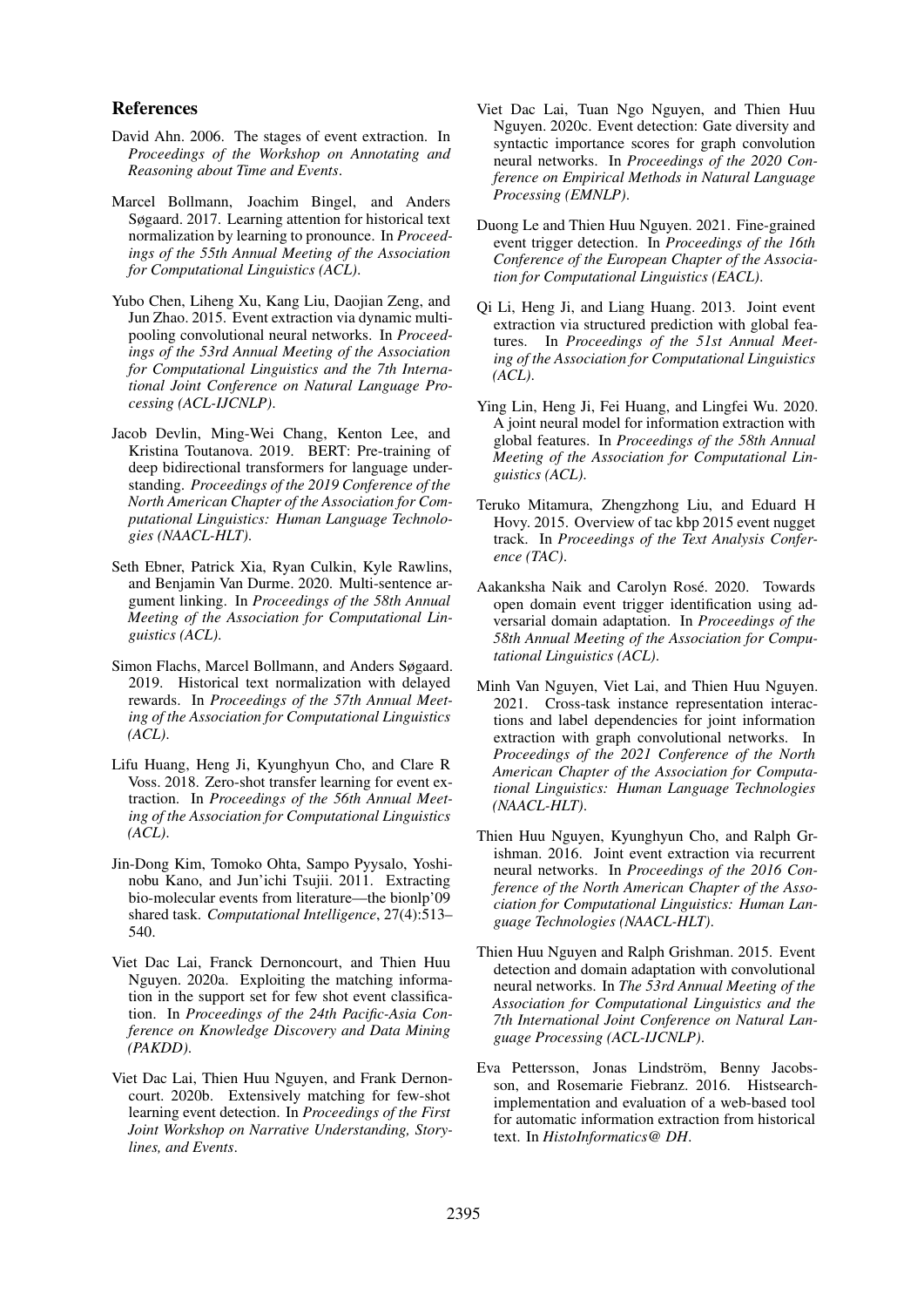- <span id="page-6-6"></span>Eva Pettersson, Beáta Megyesi, and Joakim Nivre. 2014. A multilingual evaluation of three spelling normalisation methods for historical text. In *Proceedings of the 8th workshop on language technology for cultural heritage, social sciences, and humanities (LaTeCH)*.
- <span id="page-6-0"></span>Michael Piotrowski. 2012. Natural language processing for historical texts. *Synthesis lectures on human language technologies*, 5(2):1–157.
- <span id="page-6-8"></span>Taneeya Satyapanich, Francis Ferraro, and Tim Finin. 2020. CASIE: Extracting cybersecurity event information from text. In *Proceedings of the Association for the Advancement of Artificial Intelligence (AAAI)*.
- <span id="page-6-5"></span>Matthew Sims, Jong Ho Park, and David Bamman. 2019. Literary event detection. In *Proceedings of the 57th Annual Meeting of the Association for Computational Linguistics (ACL)*.
- <span id="page-6-10"></span>Hieu Man Duc Trong, Duc Trong Le, Amir Pouran Ben Veyseh, Thuat Nguyen, and Thien Huu Nguyen. 2020. Introducing a new dataset for event detection in cybersecurity texts. In *Proceedings of the 2020 Conference on Empirical Methods in Natural Language Processing (EMNLP)*.
- <span id="page-6-3"></span>David Wadden, Ulme Wennberg, Yi Luan, and Hannaneh Hajishirzi. 2019. Entity, relation, and event extraction with contextualized span representations. In *Proceedings of the 2019 Conference on Empirical Methods in Natural Language Processing and*

*the 9th International Joint Conference on Natural Language Processing (EMNLP-IJCNLP)*.

- <span id="page-6-4"></span>Christopher Walker, Stephanie Strassel, Julie Medero, and Kazuaki Maeda. 2005. ACE 2005 multilingual training corpus. In *Technical report, Linguistic Data Consortium*.
- <span id="page-6-9"></span>Xiaozhi Wang, Ziqi Wang, Xu Han, Wangyi Jiang, Rong Han, Zhiyuan Liu, Juanzi Li, Peng Li, Yankai Lin, and Jie Zhou. 2020. MAVEN: A Massive General Domain Event Detection Dataset. In *Proceedings of the 2020 Conference on Empirical Methods in Natural Language Processing (EMNLP)*.
- <span id="page-6-2"></span>Miguel Won, Patricia Murrieta-Flores, and Bruno Martins. 2018. Ensemble named entity recognition (NER): evaluating NER tools in the identification of place names in historical corpora. *Frontiers in Digital Humanities*, 5:2.
- <span id="page-6-7"></span>Sen Yang, Dawei Feng, Linbo Qiao, Zhigang Kan, and Dongsheng Li. 2019. Exploring pre-trained language models for event extraction and generation. In *Proceedings of the 57th Annual Meeting of the Association for Computational Linguistics (ACL)*.
- <span id="page-6-1"></span>Yi Yang and Jacob Eisenstein. 2016. Part-of-speech tagging for historical English. In *Proceedings of the 2016 Conference of the North American Chapter of the Association for Computational Linguistics: Human Language Technologies (NAACL-HLT)*.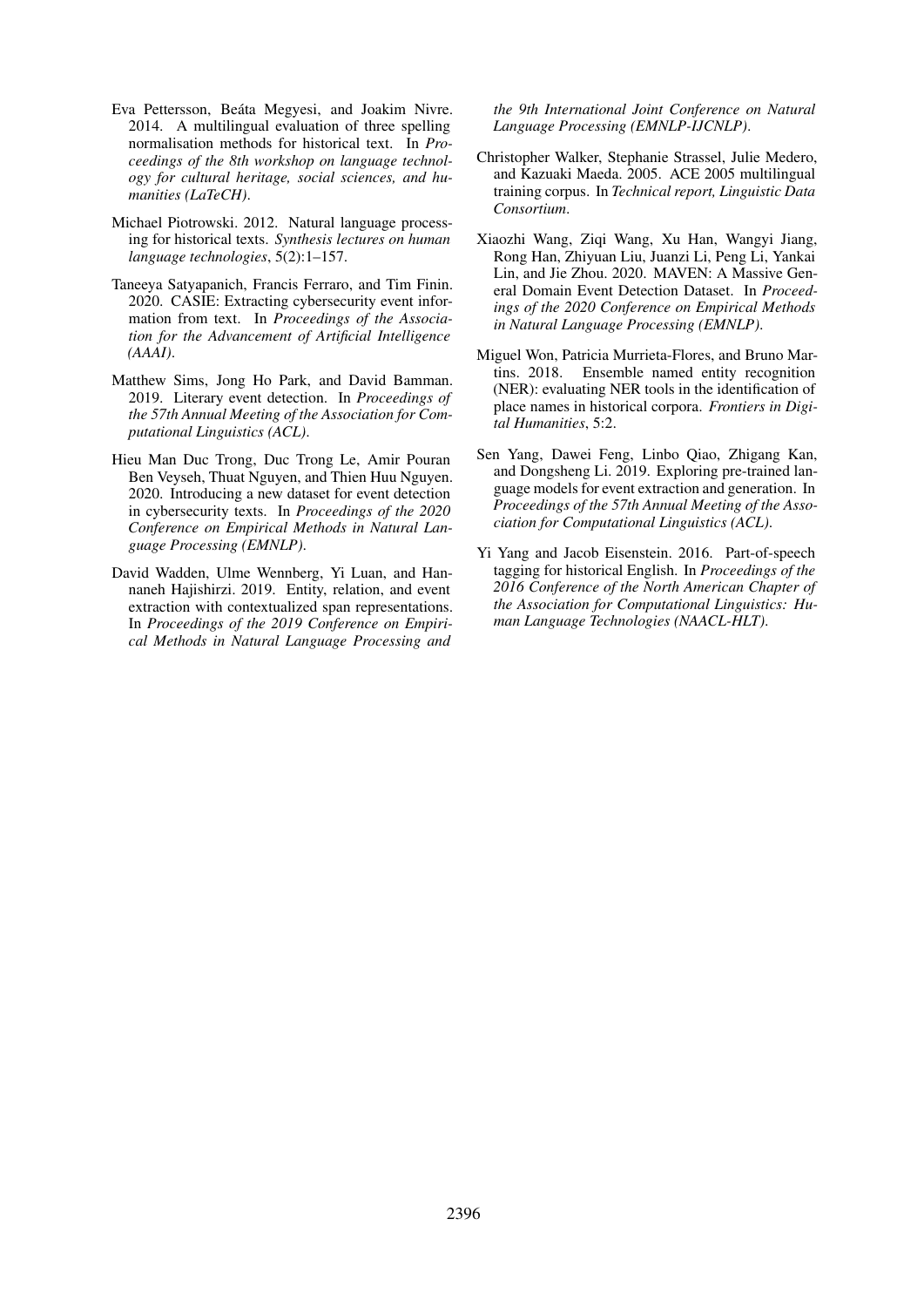<span id="page-7-0"></span>

| <b>Type</b>     | <b>Description</b>                                             | <b>Examples</b>                                                                                                        |
|-----------------|----------------------------------------------------------------|------------------------------------------------------------------------------------------------------------------------|
| LAW             | A PROPOSE event occurs                                         | Below we give the salient points of the bill of an entertain-                                                          |
| Propose         | when an actor (Agent) intro-                                   | ment recently given in the interest of a certain church about                                                          |
|                 | duces a bill, proposition, or<br>treaty which benefits a group | to be organized in a certain town in New Jersey.                                                                       |
|                 | of people (Beneficial).                                        | The bill <b>introduced</b> in Congress last week by the congress-                                                      |
|                 |                                                                | man from North Carolina, to abolish the 15th amendment.<br>It 's only effect will be to create support for the bill of |
|                 |                                                                | congressman Crumpacker which proposes a reduction of                                                                   |
|                 |                                                                | representation in those States                                                                                         |
| <b>LAW</b>      | An APPROVE event occurs                                        | Be it <b>enacted</b> by the General Assembly of Maryland.                                                              |
| Approve         | when a bill or order (Object)                                  |                                                                                                                        |
|                 | is passed by either the head of                                | Vermont has passed her Liberty Bill, New York has under                                                                |
|                 | the government or a represen-                                  | discussion, and Massachusetts will soon report and pass                                                                |
|                 | tative committee (Agent).                                      | her Act.                                                                                                               |
|                 |                                                                | But it is said that for the Government to <b>adopt</b> the abolition                                                   |
|                 |                                                                | policy, would involve the loss of the support of the Union                                                             |
|                 | A REPEAL event occurs                                          | men of the Border Slave States.                                                                                        |
| <b>LAW</b>      | when an active law (Object)                                    | that I determined to revoke the act of the Federal Con-                                                                |
| Repeal          | is completely repealed by a                                    | stituent Assembly, whereby Slavery was abolished.<br>Even the New York Tribune protests against making this            |
|                 | state actor (Agent).                                           | war for the destruction of slavery, and insists that such a                                                            |
|                 |                                                                | war would alienate a large body of the Northern people at                                                              |
|                 |                                                                | present who adhere to the Government in the prosecution                                                                |
|                 |                                                                | of the war.                                                                                                            |
|                 |                                                                | They want to se the Government march a powerful array                                                                  |
|                 |                                                                | into the traitorous States, proclaim liberty to every slave,                                                           |
|                 |                                                                | and wipe out the last vestige of that barbarous system from                                                            |
|                 |                                                                | the land                                                                                                               |
| <b>CONFLICT</b> | A PROTEST event occurs                                         | Almost simultaneously with the appearance of the minstrels                                                             |
| Protest         | when people (Agent) come<br>into a public area to demand       | there arose from every kennel in the neighborhood timely                                                               |
|                 | some action.<br><b>PROTEST</b>                                 | protest <b>barked</b> forth vigorously by a hundred curs, who, in                                                      |
|                 | events include, but are not                                    | common with their masters, cursed their common luck.<br>It has attempted to supplant Government with anarchy, and      |
|                 | limited to, protests, sit-ins,                                 | the fury of a brutal mob for the beneficent operation of law,                                                          |
|                 | and riots as the result of a pre-                              | and the legally appointed law-makers.                                                                                  |
|                 | vious protest.                                                 | while the majority of the men were absent at a public                                                                  |
|                 |                                                                | demonstration at Myrtle-avenue Park, in another part of                                                                |
|                 |                                                                | the city.                                                                                                              |
| <b>CONFLICT</b> | An ATTACK event occurs                                         | Make the slave first, midst, and last Follow no longer the                                                             |
| Attack          | when a person or a organiza-                                   | partial and side issues; strike for the abolition of slavery.                                                          |
|                 | tion (Agent) performs an vio-                                  | and hovering about Williamsport in an unaccountable                                                                    |
|                 | lent act causing harm or dam-                                  | manner - while the rebel troops are burning, destroying,                                                               |
|                 | age to another person or orga-<br>nization (Patient).          | pressing loyal men into service, or driving them from the                                                              |
|                 |                                                                | houses they hoped to possess, and the wheat-fields they                                                                |
|                 |                                                                | expected to reap, under the protecting folds of the Federal                                                            |
|                 |                                                                | flag.<br>The States which rebelled, after having been most thor-                                                       |
|                 |                                                                | oughly whipped in a great war, came back into the Union                                                                |
|                 |                                                                | upon their promises to abide by the Constitution and Laws                                                              |
|                 |                                                                | of the same.                                                                                                           |
| <b>CONFLICT</b> | A Injure-Die event is defined                                  | The life of loyal men are being <b>sacrificed</b> by scores, and                                                       |
| Injure-Die      | as a death or wound of a per-                                  | will, by and by, be <b>sacrificed</b> by thousands.                                                                    |
|                 | son (Patient) which is the re-                                 | Why should the nation pour out its blood and lavish its                                                                |
|                 | sult of a violence event by an-                                | treasure by the million, consent to protect and preserve the                                                           |
|                 | other person (Agent).                                          | guilty cause of all its troubles?                                                                                      |
|                 |                                                                | Our loss is estimated at two hundred killed and wounded.                                                               |

Table 7: Event types with their descriptions and examples in the BRAD dataset (to be continued in Table [8\)](#page-8-0). Event trigger words are shown in bold.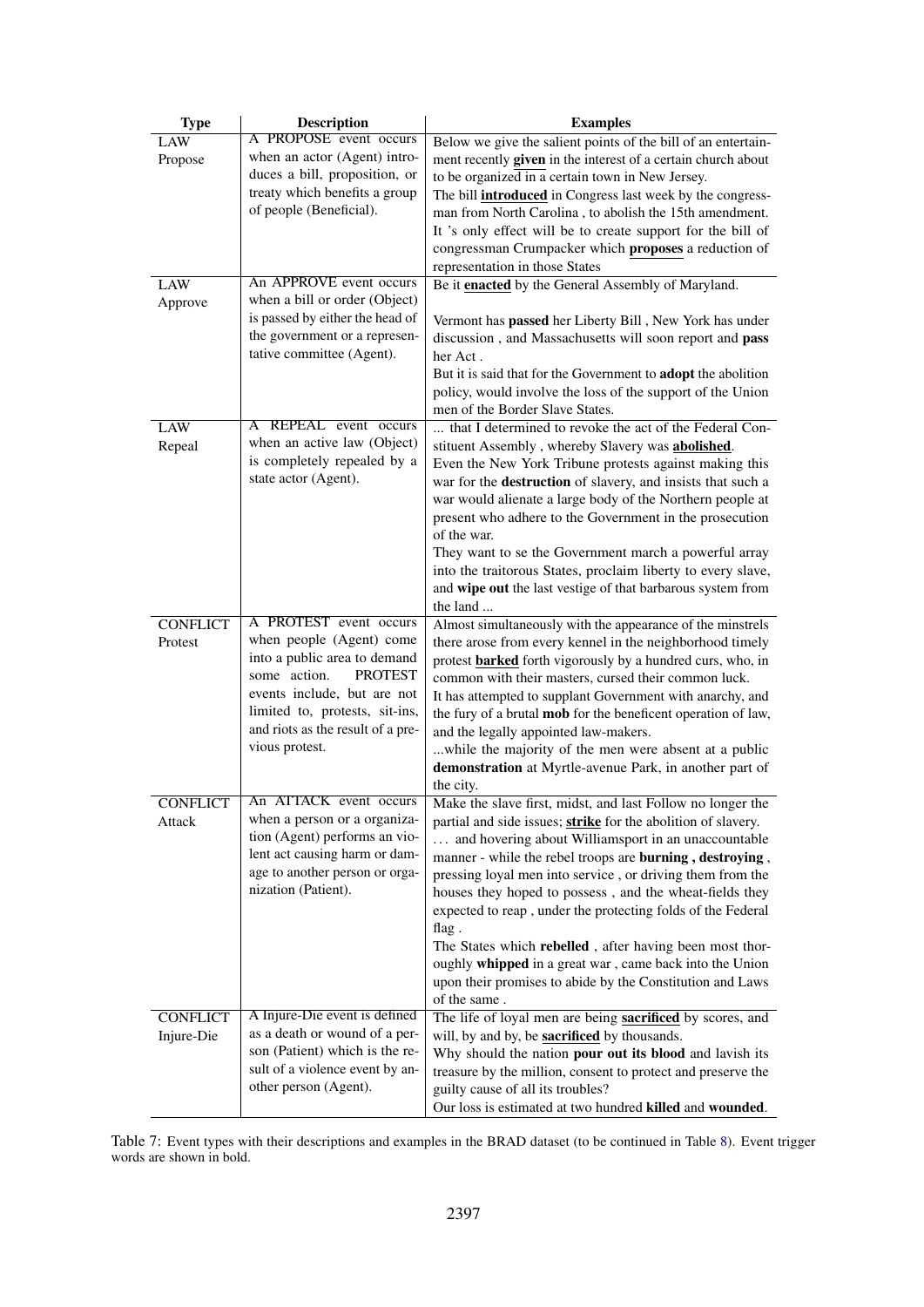<span id="page-8-0"></span>

| <b>Type</b>                | <b>Description</b>                                           | <b>Examples</b>                                                                                                        |
|----------------------------|--------------------------------------------------------------|------------------------------------------------------------------------------------------------------------------------|
| <b>CONFLICT</b>            | Conflict Other events are re-                                | free<br>colored<br>Let<br>the<br>slaves<br>and<br>people<br>be                                                         |
| Other                      | served for events that are                                   | called into service, and formed into a liberating army, to                                                             |
|                            | related to conflicts, but not                                | march into the South                                                                                                   |
|                            | classified as one of the con-                                | Their efforts in this direction have been crowned by entire                                                            |
|                            | flict event types above, includ-                             | success.                                                                                                               |
|                            | ing declaring war, threatening                               | He had called loud and earnestly upon the Government for                                                               |
|                            | someone, forming an army, a                                  | reinforcements; but the Government was practically deaf                                                                |
|                            | movement, and a march.                                       | to the call, and left him and his brave companions either                                                              |
|                            |                                                              | to perform a miracle, or to be completely overwhelmed by                                                               |
|                            |                                                              | superior numbers.                                                                                                      |
| <b>JUSTICE</b>             | An Arrest-Jail Event occurs                                  | It appears that he obtained his information direct from Ger-                                                           |
| Arrest-Jail                | when the movement of a per-                                  | man where a supposed agent of the company had been                                                                     |
|                            | son (Patient) is constrained by                              | arrested, having in his possession incriminating docu-                                                                 |
|                            | a state actor (Agent).                                       | ments.                                                                                                                 |
|                            |                                                              | It is said to be possible to imprison a man for debt in                                                                |
|                            |                                                              | Massachusetts.                                                                                                         |
|                            |                                                              | He put her in jail at Eastville and she stayed there for some                                                          |
|                            | A SENTENCE Event takes                                       | time.                                                                                                                  |
| <b>JUSTICE</b><br>Sentence | place when a punishment for                                  | and any person so offending shall be guilty of a felony,                                                               |
|                            | a person or an organization                                  | and shall, on conviction, be sentenced to confinement in<br>the penitentiary of this State, for a period not less than |
|                            | (Patient) is issued by a state                               | ten nor more than twenty years from the time of sentence                                                               |
|                            | actor (Agent).                                               | pronounced on such person.                                                                                             |
|                            |                                                              | If any slave or servant be convicted or any crime the pun-                                                             |
|                            |                                                              | ishment whereof may be death or <b>confinement</b> in the peni-                                                        |
|                            |                                                              | tentiary                                                                                                               |
|                            |                                                              | , but that it has been promptly put down and the guilty                                                                |
|                            |                                                              | parties summarily punished.                                                                                            |
| <b>JUSTICE</b>             | <b>An EXECUTE Event occurs</b>                               | Hector Grant James Horney, and Esther Anderson, white                                                                  |
| Execute                    | when the life of a person (Pa-                               | servants, were <b>executed</b> at Chester, Kent county.                                                                |
|                            | tient) is taken by a state actor                             | All these, if the demand of the Administration and its                                                                 |
|                            | (Agent).                                                     | friends is gratified, are to be hanged; for the punishment                                                             |
|                            |                                                              | of treason by our law is <b>death</b> ,                                                                                |
|                            |                                                              | He made some confessions, and managed finally to escape,                                                               |
|                            |                                                              | but was arrested, taken to El Dorado, tried, and shot - not,                                                           |
|                            |                                                              | however, by regular process.                                                                                           |
| <b>HUMANITY</b>            | An DEPRIVE Event occurs                                      | We thank Dr. CROFTS for the assurance of his sympathy,                                                                 |
| Deprive                    | when someone's right (Pa-                                    | and hope often to receive his earnest words in behalf of our                                                           |
|                            | tient) is taken away, disre-                                 | enslaved people.                                                                                                       |
|                            | spect, or discouraged in any                                 | Before the slaved is freed, this and a hundred other plans                                                             |
|                            | form of expression including                                 | will be critically canvassed, and the discussion of each will                                                          |
|                            | but not limited to law, action,                              | elicit some truth.                                                                                                     |
|                            | and statement.                                               | shall the four millions slaves, now robbed of all their                                                                |
|                            |                                                              | rights, and degraded to a level with brute beast                                                                       |
| <b>HUMANITY</b>            | An ENDOW Event occurs                                        | And as for lynching - let all the officers of the law, with all                                                        |
| Endow                      | when someone's right is en-                                  | the powers of the law, <b>defend</b> the rights and life of every                                                      |
|                            | riched or appreciated in any<br>form of expression including | prisoner.                                                                                                              |
|                            | but not limited to law, action,                              | Before the slaved is freed, this and a hundred other plans                                                             |
|                            | action and statement.                                        | will be critically canvassed                                                                                           |
|                            |                                                              | They are going into every community which offers free-<br>dom and protection to their citizens, where law is justly    |
|                            |                                                              | administered and where the rights of man are respected;                                                                |
|                            |                                                              | and there are many such sections in this country; there will                                                           |
|                            |                                                              | be the future homes of the Negroes.                                                                                    |
|                            |                                                              |                                                                                                                        |

Table 8: Event types with their descriptions and examples in the BRAD dataset. Event trigger words are shown in bold.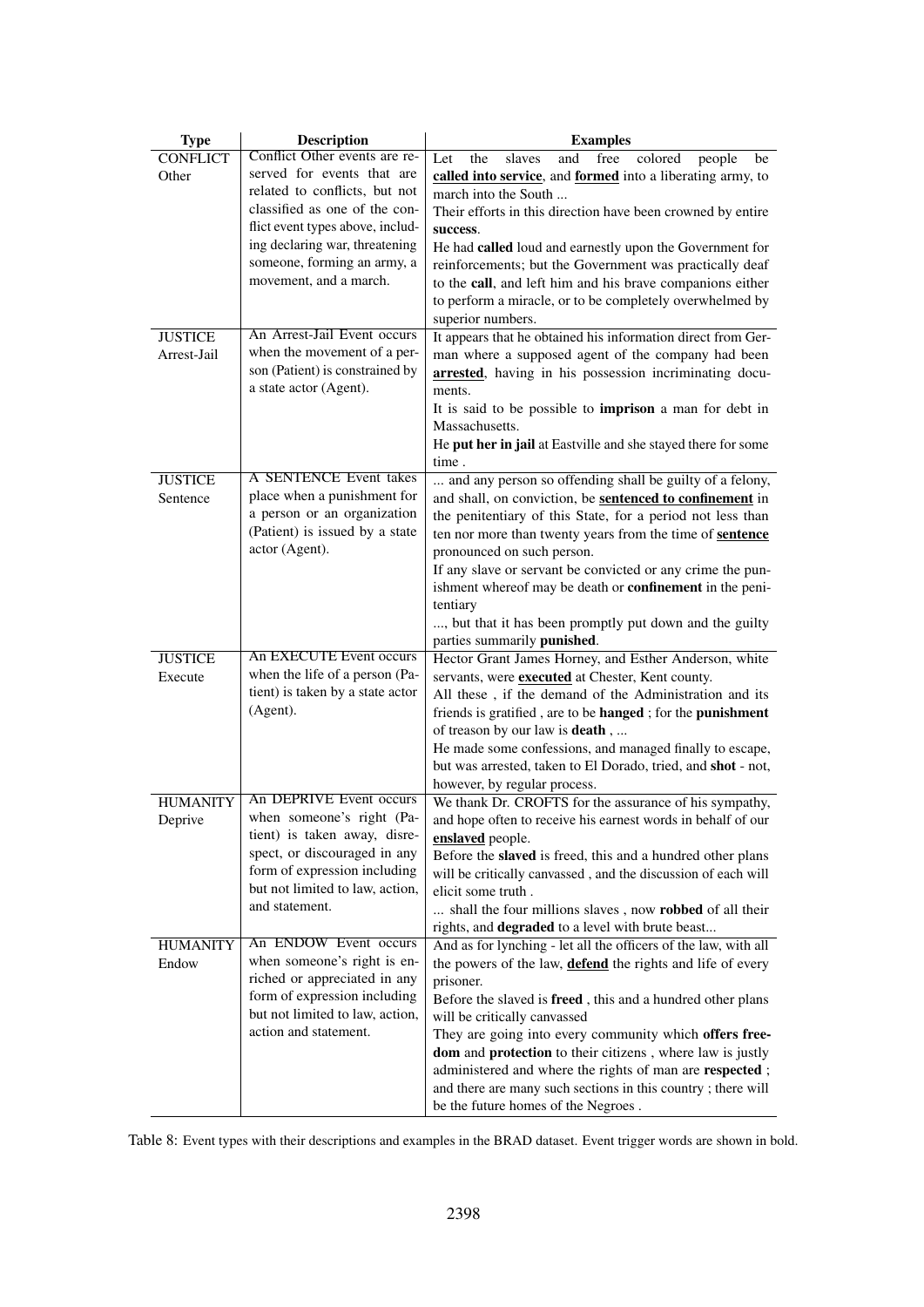<span id="page-9-0"></span>

| <b>Event</b>               | <b>Argument</b><br>Role | <b>Entity</b><br><b>Type</b>           | <b>Description</b>                                                               | <b>Examples</b>                                                            |
|----------------------------|-------------------------|----------------------------------------|----------------------------------------------------------------------------------|----------------------------------------------------------------------------|
| LAW                        | Agent<br>Beneficiary    | <b>PER</b><br><b>ORG</b><br><b>PER</b> | The person or organization<br>who proposes the law<br>The person or organization | The <b>resolutions</b> were <b>proposed</b><br>by the gentleman from Ohio. |
| Propose                    |                         | <b>ORG</b>                             | who benefits from the pro-<br>posal                                              | <b>Slavery</b> has been <b>brought</b> into<br>the House.                  |
|                            | Object                  | <b>DOC</b>                             | The proposed law                                                                 |                                                                            |
|                            | Time                    | <b>TIME</b>                            | When the proposal takes<br>place                                                 |                                                                            |
|                            | Location                | <b>GPE</b>                             | Where the proposal takes<br>place                                                |                                                                            |
|                            | Agent                   | <b>PER</b><br><b>ORG</b>               | The person or organization<br>who approves the law                               | Freedom to the slave should<br>now be proclaimed from the                  |
| LAW<br>Approve             | Beneficiary             | <b>PER</b>                             | The person or organization                                                       | Capitol.                                                                   |
|                            |                         | <b>ORG</b>                             | who benefit from this ap-<br>proval                                              | The act was duly approved by<br>the Executive, published, and              |
|                            | Object                  | <b>DOC</b>                             | The approved law                                                                 | announced to the civilized words.                                          |
|                            | Time                    | <b>TIME</b>                            | When the approval takes<br>place                                                 |                                                                            |
|                            | Location                | <b>GPE</b>                             | Where the approval takes<br>place                                                |                                                                            |
| LAW                        | Agent                   | <b>PER</b><br><b>ORG</b>               | The person or organization<br>who repeals the law                                | They shall strike down<br>Slavery.                                         |
| Repeal                     | Beneficiary             | <b>PER</b>                             | The person or organization                                                       | we can not see why the                                                     |
|                            |                         | <b>ORG</b>                             | who benefits from this re-<br>peal                                               | institution of private property<br>was to be abolished.                    |
|                            | Object                  | <b>DOC</b>                             | The repealed law                                                                 |                                                                            |
|                            | Time                    | <b>TIME</b>                            | When the repeal takes place                                                      |                                                                            |
|                            | Location                | <b>GPE</b>                             | Where the repeal takes place                                                     |                                                                            |
|                            | Agent                   | <b>PER</b>                             | The person or organization                                                       | The red cap was paraded                                                    |
| <b>CONFLICT</b><br>Protest |                         | <b>ORG</b><br><b>ORG</b>               | who protests<br>The organization that the                                        | through Cape Haytien.                                                      |
|                            | Patient                 |                                        | agent protest against                                                            | The men were present at a<br>public demonstration in                       |
|                            | Time                    | <b>TIME</b>                            | When the protest takes place                                                     | Brooklyn.                                                                  |
|                            | Location                | GPE                                    | Where the protest takes<br>place                                                 |                                                                            |
| <b>CONFLICT</b>            | Agent                   | <b>PER</b>                             | The attacking person or or-                                                      | Fremont is scouring the                                                    |
| Attack                     | Patient                 | <b>ORG</b><br><b>PER</b>               | ganization<br>The target of the attack                                           | rebels beyond the borders of                                               |
|                            |                         | <b>ORG</b>                             |                                                                                  | Missouri.<br>On Wednesday morning the                                      |
|                            | Time                    | TIME                                   | When the attack takes place                                                      | rebels prepared to <b>storm</b> our                                        |
|                            | Location                | <b>GPE</b>                             | Where the attack takes place                                                     | works in Plymouth                                                          |
| <b>CONFLICT</b>            | Agent                   | PER                                    | The person or organization                                                       | They cut men in half, and                                                  |
| Injure-                    |                         | <b>ORG</b>                             | who attempts to attack or kill                                                   | pieces from exploded shells,                                               |
| Die                        | Patient                 | PER<br><b>ORG</b>                      | The person or organization<br>who is injured or dead                             | killed and wounded several.<br>Most of the negroes, we regret              |
|                            | Time                    | TIME                                   | When the injury/death takes                                                      | to hear, are said to have been                                             |
|                            |                         |                                        | place                                                                            | massacred.                                                                 |
|                            | Location                | <b>GPE</b>                             | Where the injury/death takes                                                     |                                                                            |
|                            |                         |                                        | place                                                                            |                                                                            |

Table 9: Descriptions and examples of argument roles for each event type in the BRAD dataset (to be continued in Table [10\)](#page-10-0). Event triggers are bold and underlined. Arguments are highlighted using colors that match with their roles.